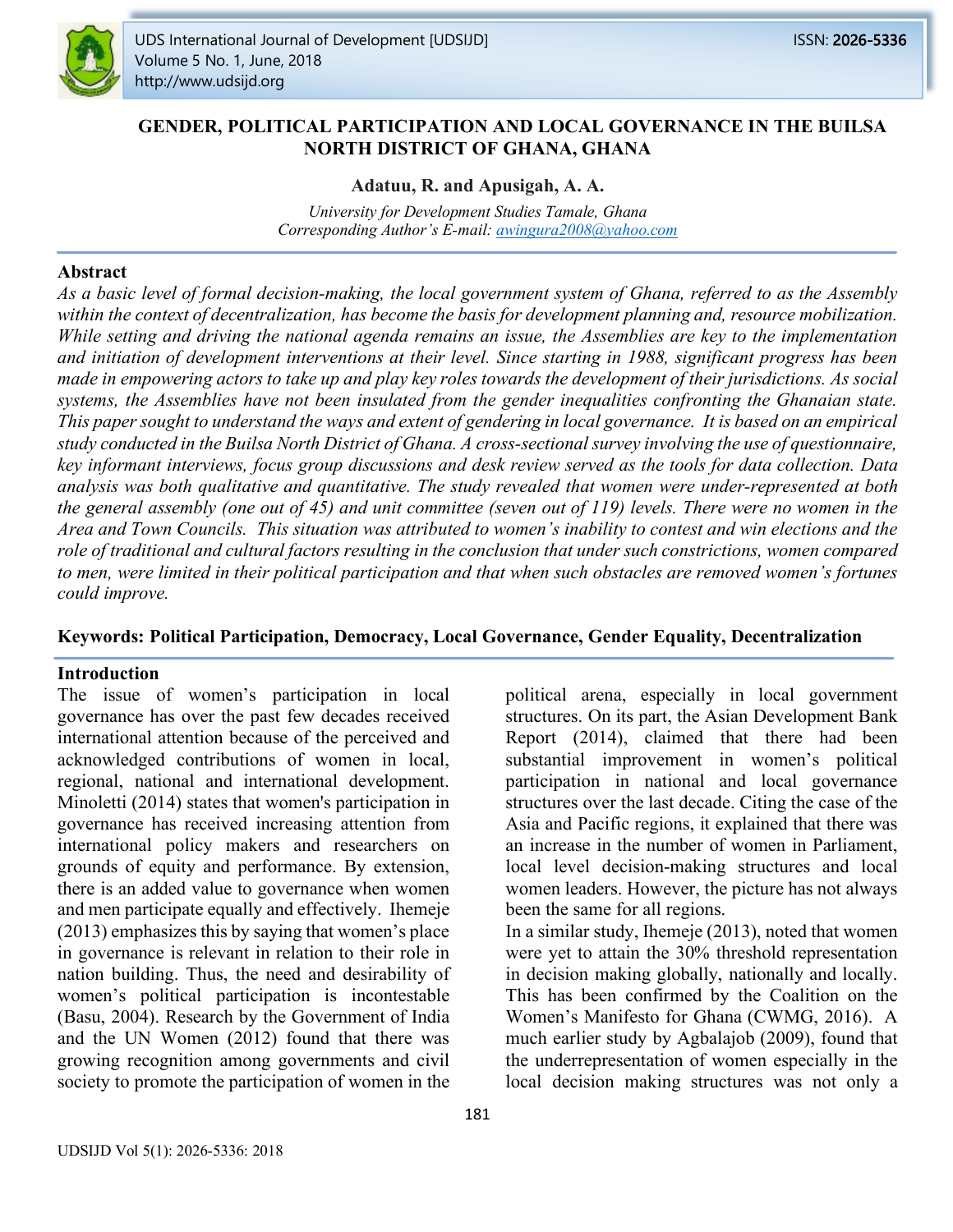continental but also a global challenge. Nath (2013: 3), shared a similar view that: "At the local government level, women account for only 20% of elected councilors; and they hold mayoral positions in only 10 of the world's 195 capital cities." Undoubtedly, the growing awareness of the importance of women's political participation in governance is yet to reach the critical mass for making meaningful change impact. With men still dominating the governance processes at all four levels, women's voices and experiences remain largely peripheral. Without a critical mass of a 30% representation, the few women in the system can neither make the required impact nor reap expected dividends.

The World Bank (2001) opines that in developing countries, women as compared to men, are yet to obtain legal, social and economic rights. The Bank found evidence of the yawning gaps in access to and control over resources, economic opportunities, power and political voice, especially at the local level and pointed out that the situation was particularly worrying in Africa. Also, Bratton and associates (1999), cited Mali as having registered the lowest percentages worldwide in enhancing women's political participation especially at the local level.

## **Conceptual and Contextual Analysis** *Political Participation*

Agbaje (1999:193) has stated that "political participation is one of the fundamental ideas of a democratic society. It is a *sine qua non* for democracy because democracy involves a commitment to equal opportunity for men and women to develop their individual capacities." This suggests that political participation is a democratic imperative where social inclusion rather than exclusion is the norm. Within the context of gender, men and women should be proportionally included in a governance system. Odame (2010) advances this idea by explaining that political participation is the equal involvement in decision-making, whether in policy making, planning or administration. Within a political context, this could mean involvement in needs assessment, project formulation, implementation or evaluation. For Odame (2010), political participation is not an event but a process that traverses all facets of a system or even society. In the context of local governance, this should entail assuring equality of opportunity and outcomes for both men and women regarding staff recruitment and development, salary/pay and allowances equity, material resource access and distribution, promotion procedures and institutional climate. It also extends to equal voice, safety and security for women and men workers of the Assembly as well as projects and programmes of the Assembly in the communities. Odame's (2010) view of political participation informs this study, although the focus has been on assembly members.

Verba and Nie (1972) cited in Allah-Mensah (2005:26), see political participation "as legal activities which directly or indirectly point to influencing the selection of and the actions of government officials." Similar to Odame (2010), Allah-Mensah (2005) states that it involves partaking in the formulation, passage and implementation of public policies with more emphasis on representative democracy. It is therefore, an empowering process that allows people to do their own analysis. She draws from Nelson and Chowdhury (1994) to distinguish between two forms of participation: participation as a means and participation as an end. As a means, participation in her view is used to accomplish the aims of a project more efficiently, effectively or cheaply; and as an end, it has to do with a community setting up a process to control its own development. In spite of its diversity, it implies power relations between members of a community on one hand and between them and the state and its institutions on the other.

Yartey (2012:26), has stated emphatically that "…any democratization process will be incomplete without the active involvement and participation of the two sexes. Notwithstanding how the society perceives women, no matter the societal constraints, if politically educated and made aware of their rights, women's level of political contribution can be enhanced…" However, this is not the case in practice at both the national and local levels. Table 1 depicts the gender situation in local governance (Assemblies) in Ghana.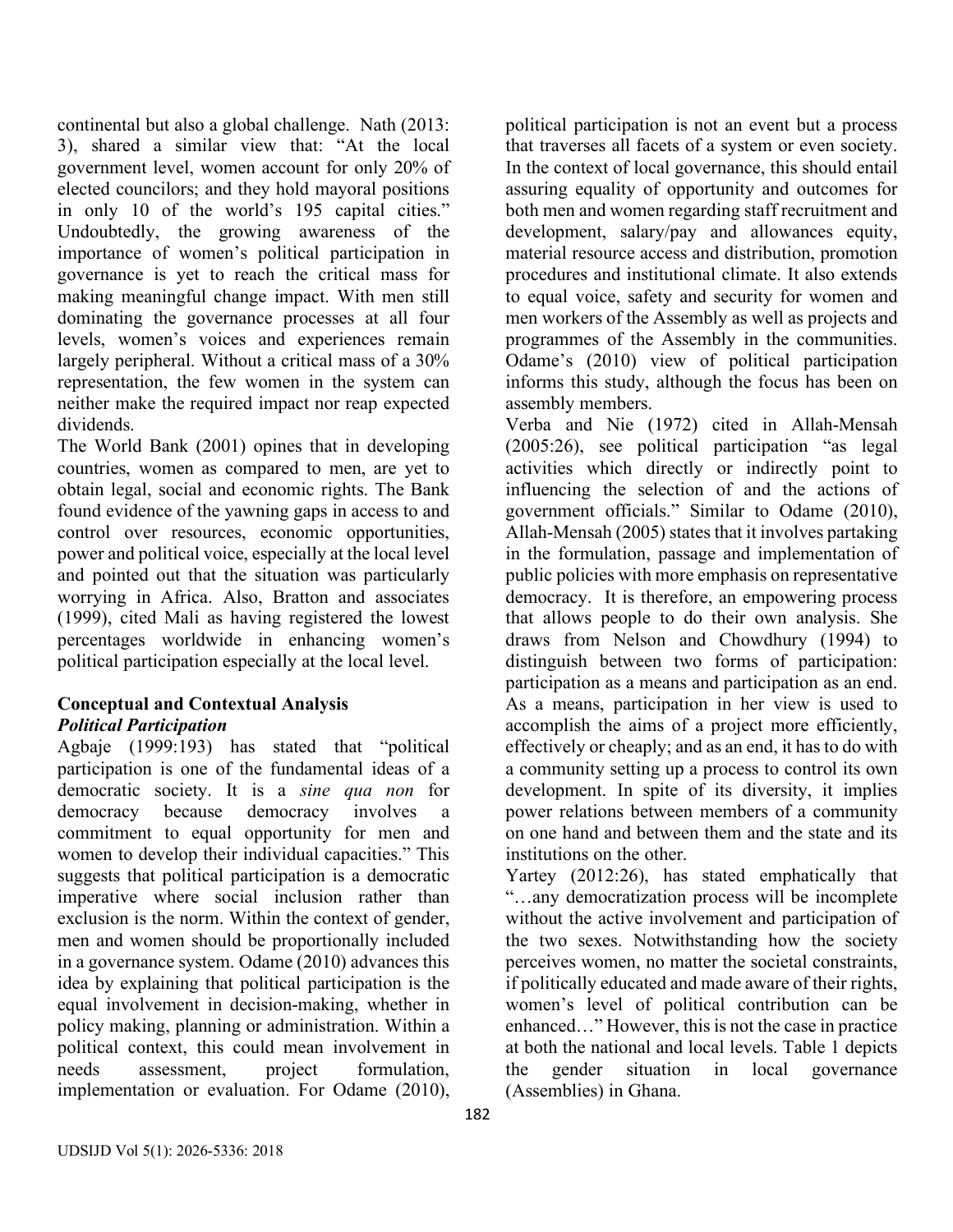|      | <b>CONTESTED</b> |        |        | <b>ELECTED</b> |           |           |
|------|------------------|--------|--------|----------------|-----------|-----------|
| Year | Female           | Male   | Total  | Female $(\% )$ | Male      | Total     |
|      | $(\%)$           | $(\%)$ | $(\%)$ |                | $(\%)$    | $(\%)$    |
| 2015 | 1182             | 17756  | 18938  | <b>NA</b>      | <b>NA</b> | <b>NA</b> |
|      | (6.2)            | (93.8) | (100)  |                |           |           |
| 2010 | 1376             | 15939  | 17315  | 412            | 5681      | 6093      |
|      | (7.9)            | (92.1) | (100)  | (7.95)         | (92.05)   | (100)     |
| 2006 | 1772             | 13084  | 14856  | 478            | 4254      | 4732      |
|      | (11.9)           | (88.1) | (100)  | (10.1)         | (89.9)    | (100)     |
| 2002 | 965              | 12625  | 13590  | 341            | 4241      | 4582      |
|      | (7.1)            | (92.9) | (100)  | (7.4)          | (92.6)    | 100)      |
| 1998 | 547              | 14696  | 15243  | 196            | 4624      | 4820      |
|      | (3.6)            | (96.4) | (100)  | (4.1)          | (95.9)    | (100)     |
| 1994 | N/A              | N/A    | N/A    | 122            | 4082      | 4204      |
|      |                  |        |        | (2.9)          | (97.1)    | (100)     |

**Table 1: Gender Representation in District Assemblies in Ghana (1994-2015)**

*Source: Adopted from Boateng and Kosi (2015).*

Table 1 above shows that in 1998, the percentage of women contesting was only 3.6%, this increased to 7.1% in 2002 and to 11.9% in 2006 before decreasing. In 2010, it decreased to 7.9% and further to 6.2% in 2015. The table also shows that the number of women who contested had increased dramatically from 1994 (547) to 2015 (1182), however, the numbers are insignificant compared to that of men at the minimum of 88.1% and maximum of 96.4%. This correlates with those elected, as it should. The figures also show a growth spurt for women in 2006 in terms of those contesting. In the case of men contesting, there were decreases in 2002 to levels below the 1994 levels but considerable increases in 2010 and 2015 above that base year (i.e., 1994). In 2010 and 2015 when men were showing increased growth, women were registering decreased growth.

The skewed picture is worrying in view of the fact that Ghana has since 1993 embraced democracy as its system of political governance and against the back drop that women are in the majority, forming 52% of the population (GSS, 2012). Given the analysis above, the skewed gender picture compromises on Ghana's political credentials as a beacon of democracy while diminishing the benefits of a gender and socially inclusive political system. As argued by Udombana (2003:70), "the presence of women makes the political process broader and richer as well as more honest and transparent. There can be no meaningful and sustainable democracy in this country, if women are not given the fair opportunity of working in partnership with the men in determining the political progress and consequently the development of this nation." If for nothing at all, Ghana's political space, especially at the local level, is missing out of the added value of gender inclusiveness.

## **Local governance**

Fukuyama (2012) has defined governance as the ability of a government to make and enforce rules, and to deliver services, regardless of whether that government is democratic or subject to the rule of law. Thus, in his view, governance is about the performance of agents in carrying out the wishes of principals, and not about the goals that principals set. Taking from Fukuyama (2012), Hyden, Court and Mease (2003) have defined local governance as the formation and stewardship of the rules that regulate the public realm; it is the space where state as well as economic and societal actors interact to make decisions.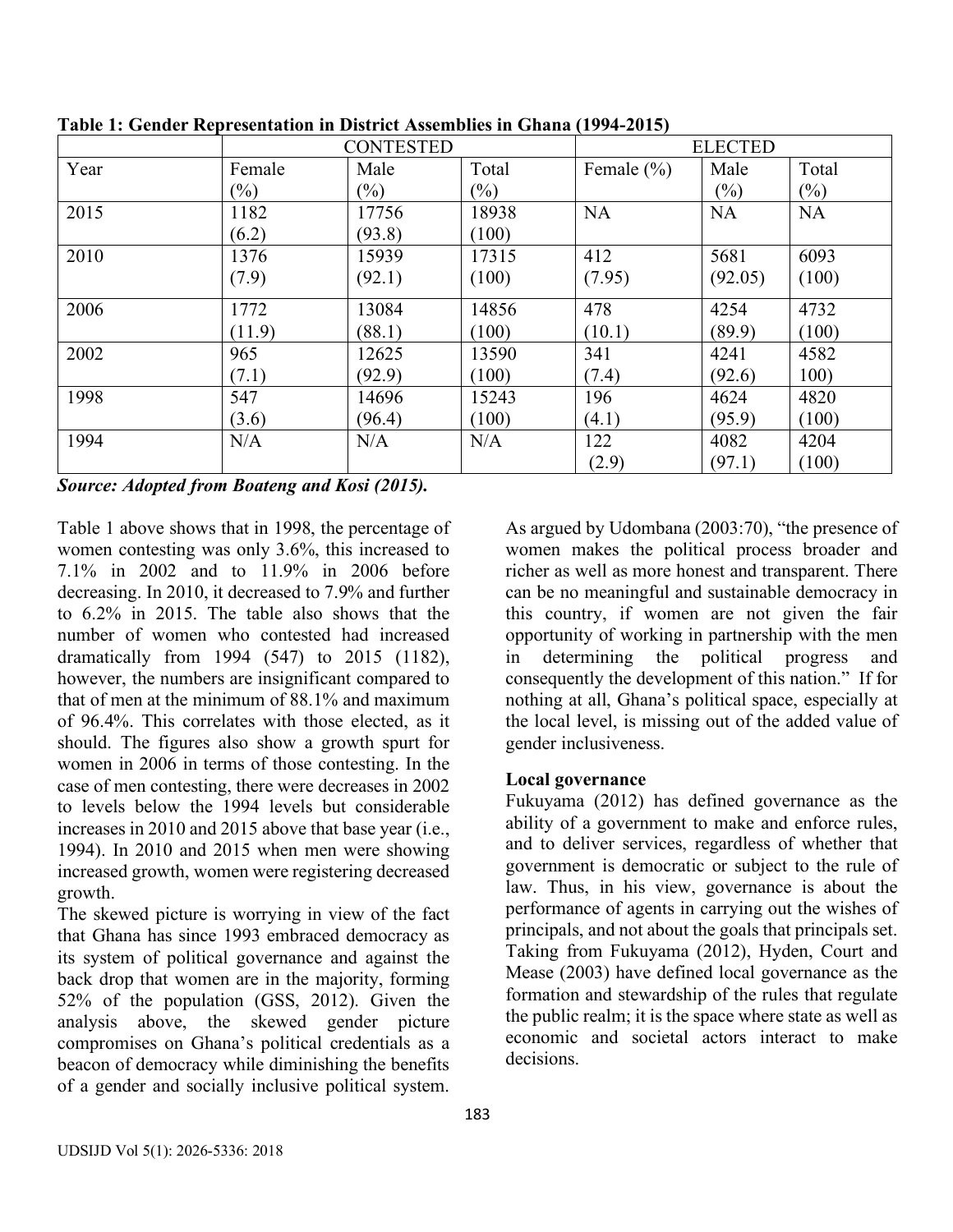Shar (2005) also argues that although the concept of local governance is as old as the history of humanity, it is only in recent times that it has entered the broad discourse in academic and practice literature. Shar (2005) explains that local governance is:

> *….the formulation and execution of collective action at the local level. Thus, it encompasses the direct and indirect roles of formal institutions of local government and government hierarchies, as well as the roles of informal norms, networks, community organizations, and neighborhood associations in pursuing collective action by defining the framework for citizen-citizen and citizen-state interactions, collective decision making, and delivery of local public services. Local governance, therefore, includes the diverse objectives of vibrant, living, working, and environmentally preserved selfgoverning communities. (p.1)*

This means that local governance unlocks opportunities for people at that level to make inputs on the issues that most affect their lives inasmuch as it fosters greater inclusion. It also makes available the needed resources that local actors require to propel their development. Furthermore, it provides chances for marginalized groups such as women to have a say on things that bother them in their communities by empowering them to become active and interested decision makers.

Siyabonga and associates (2008) explain further that local governance is not just about how a government and social organizations interact, and how they relate to citizens. It concerns the state's ability to serve citizens and other actors. This includes the manner in which public functions are carried out, public resources are managed and public regulatory powers are exercised. They push the concept further to encompass relationships, functions and regimes. This demonstrates that inputs and processes are as important as products in governance.

Evertzen (2001), has defined local governance to include the processes through which local stakeholders interact in determining local agenda, managing resources and implementing development priorities. Thus, underpinning the overall strategy of local governance is the anticipation that by bringing citizens and institutions closer to one another and allowing the citizens more agency in decisionmaking processes, there would be improved service delivery, social services, primary health, education, and municipal services. This view assumes that devolution is taking place within an environment that provides clear political, administrative and fiscal authority to local governments and effective channels of accountability (Jawziya, 2007). Local governance links the processes of democratization and decentralization at a sub-national level. Although, strictly local governance does not require local democracy, it is believed that decentralization without local democracy is less effective. Hence, Abubakar *et al.* (2014) have said that local governance could be seen as a means of spreading authority and responsibility among all including local interest groups and thus ensuring effective representation of views. The Law establishing the decentralized system of governance in Ghana is clear on promoting local participation and citizen voice (Ahwoi, 2010; ILGS, 2008).

According to ILGS (2008), the first level of local governance in Ghana is the Assembly. The structure of a District Assembly (DA) is made up of the General Assembly, the Executive Committee and Sub-committees as well as the Coor dinating Directorate and the Decentralized

Departments of the DA. The ILGS (2008) has indicated that the Assembly is the highest decisionmaking body of the District. They perform deliberative, legislative and executive functions under the leadership of the Presiding Member (PM). In the performance of its functions, the DA works through the Executive Committee and its subsidiary committees of development planning, social services, works, finance and administration, justice and security and others (ILGS, 2008).

As spelt out in the Local Government Service Act of 2003 (Act 656), the office of the coordinating directorate is the administrative and technical unit of the DA. The office is headed by the District Coordinating Director (DCD) and it is responsible for assisting the Assembly in the performance of its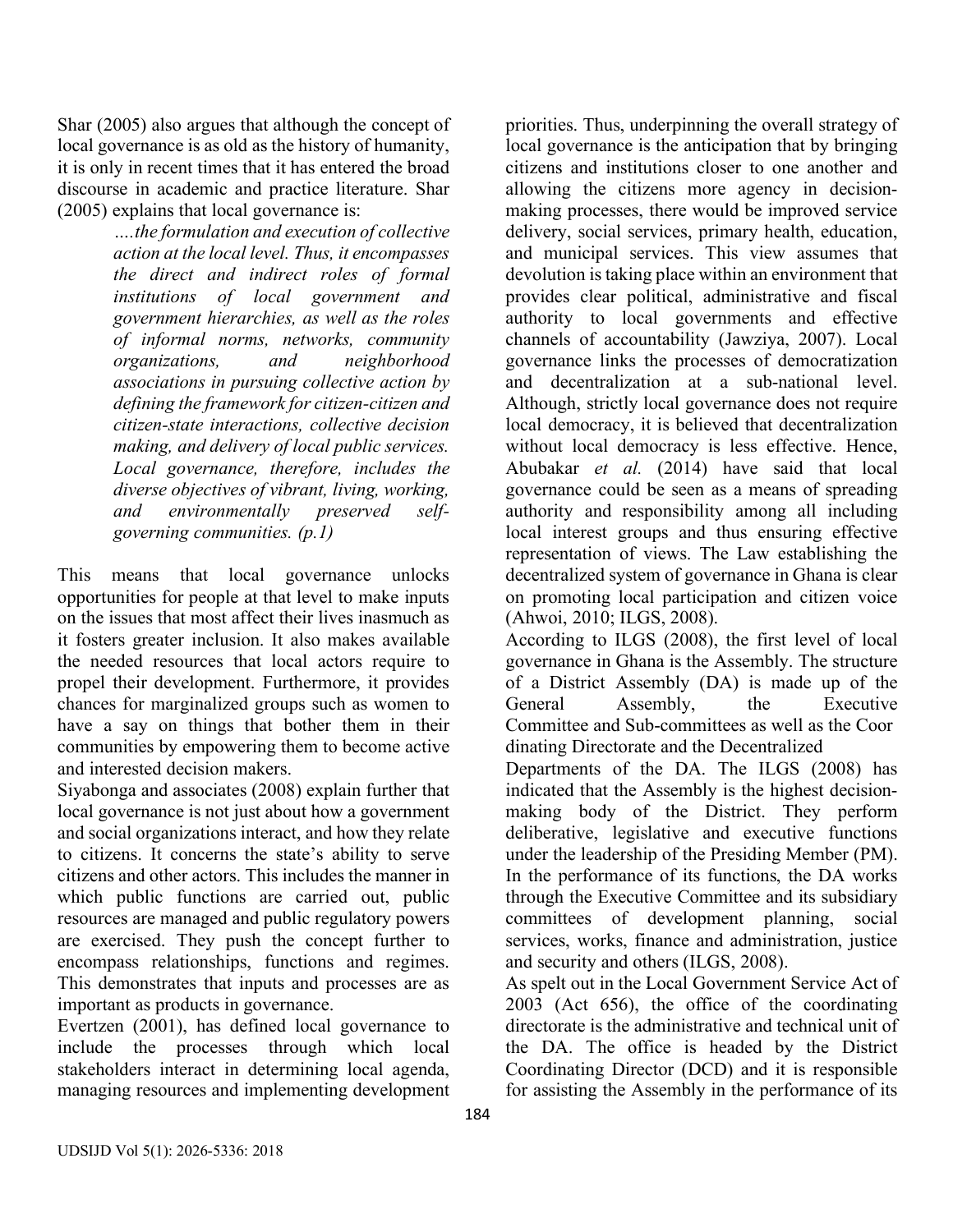duties such as coordinating and harmonizing the programmes of the decentralized departments of the Assembly (ILGS, 2008). The Local Government Act 462 of 1993 also establishes 16 departments of Metropolitan Assemblies, 13 departments of Municipal Assemblies and 11 departments of DAs. The decentralized departments perform the technical function and therefore provide the technical expertise for local level development (ILGS, 2008). Post (2001) is of the view that decentralized structures offer greater opportunities for participation and subject public officials to popular control.

Below the DAs are the Town and Area Councils (TACs) (ILGS, 2008). In the DAs, Town Councils (TCs) are established for settlements with populations between 5,000 and 15,000. Area Councils (ACs) exist for a number of settlements or villages which are grouped together but whose individual settlements have populations of less than 5,000. They cover areas with predominantly rural populations and in some cases can be identified with spheres of influence of a particular traditional authority. They serve as rallying points of local enthusiasm in support of the local government system. The TACs consist of not less than 15 and no more than 20 members comprising of not more than five elected members of the DA, not more than 10 representatives from the Unit Committees (UCs) and not more than 5 persons ordinarily resident.

The functions of the TACs include the following: to enumerate and keep records of all ratable persons and properties in the zone or town; to assist any person authorized by the DA to collect revenues due to the Assembly; to recommend to the Assembly the naming of all streets in its area of authority and all buildings to be numbered; to plant trees and to erect tree guards to protect them so that streets are not unduly obstructed; to prevent and control fire outbreaks including bushfires; and to prepare annual budgets of revenue and recurrent, as well as, prepare development budget of the area for approval by the DA (Ahwoi, 2010).

At the lowest level is the UC, which forms the basic unit of the local government structure. A Unit is normally a settlement or a group of settlements with a population of between  $500 -1,000$  in the rural areas, and a higher population (1,500) for the urban areas. UCs play important roles for legislation compliance and resource mobilization as they are closer to the people. In theory, the UCs provide structured mechanisms of representation, participation and accountability from the village upwards (Ahwoi, 2010). Fig. 1 below is the local government structure in Ghana.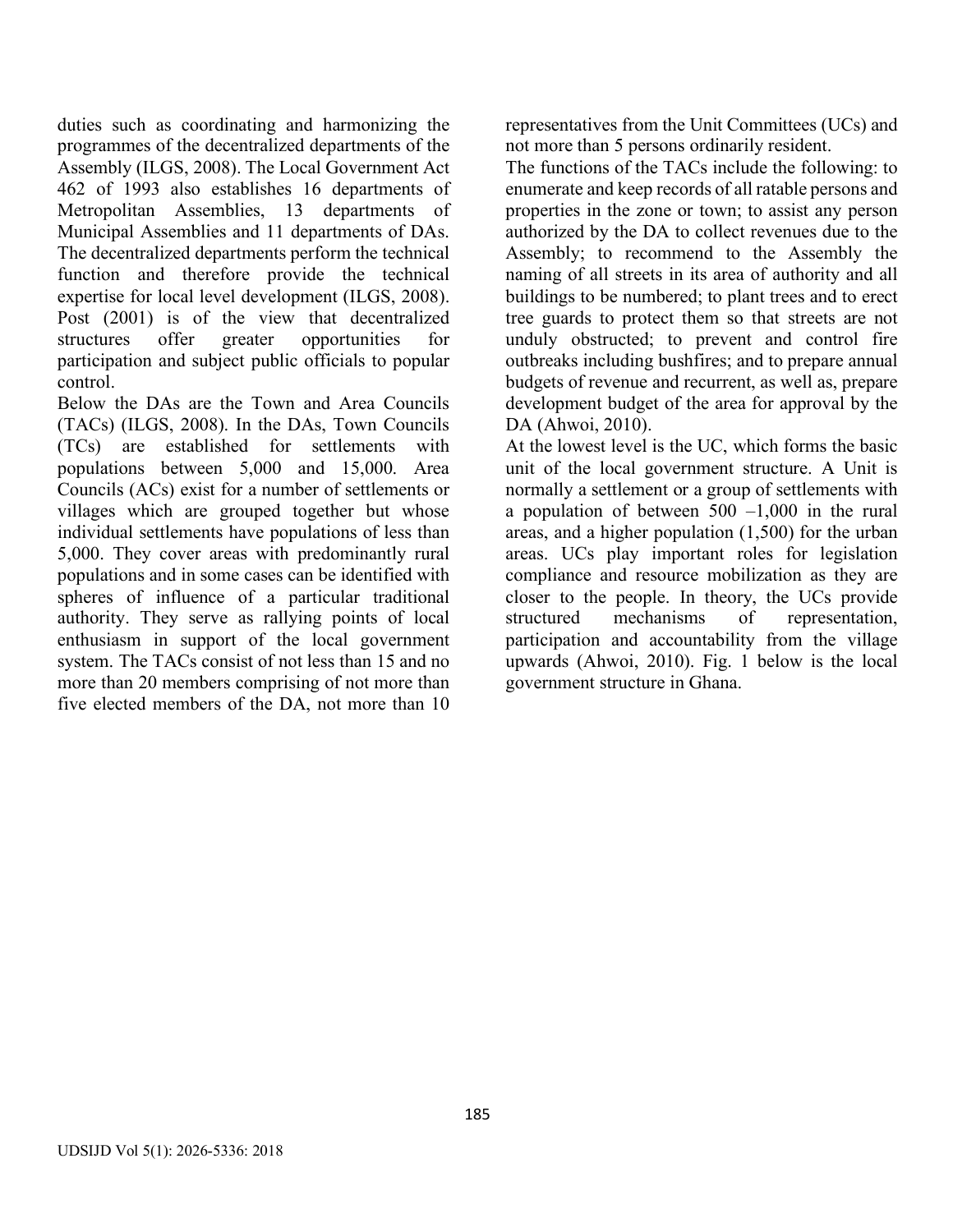

*Source: Adopted and modified from (Ahwoi, 2010 and Boateng and Kosi, 2015)*

The diagram above shows that the DA level provides opportunities for political participation at five levels: The DA itself, TACs and UCs. This shows that there is a wider chance for the political participation of men and women in the respective levels with the potential of deepening and sustaining Ghana's democracy. However, this is not the case as seen on Table 1 and the analyses above. Thus, all the levels are male-dominated rendering the local governance male-centric.

## **Gender and Local Political Participation**

Gender is about the relative positioning of women and men in society; its systems and structures, policies, programmes and projects (Yartey, 2012; Odame, 2010; Apusigah, 2004; Allah-Mensah,

2005). It is about how the social roles, responsibilities and expectations of males and females are valued, accounted for and represented in society and its systems and structures. Gender determines the positions of women/girls and men/boys in society as privileged/underprivileged or superordinate/subordinate. As a socially constructed phenomenon, gender is framed around the politics of social relations and interactions as well as the extent to which men and women are empowered or disempowered or accounted or unaccounted for in all facets of society. Additionally, questions of voice, opportunities, outcomes /benefits are core to gender analysis. The point of gender equality, equity and/or justice is to ensure that women and men enjoy their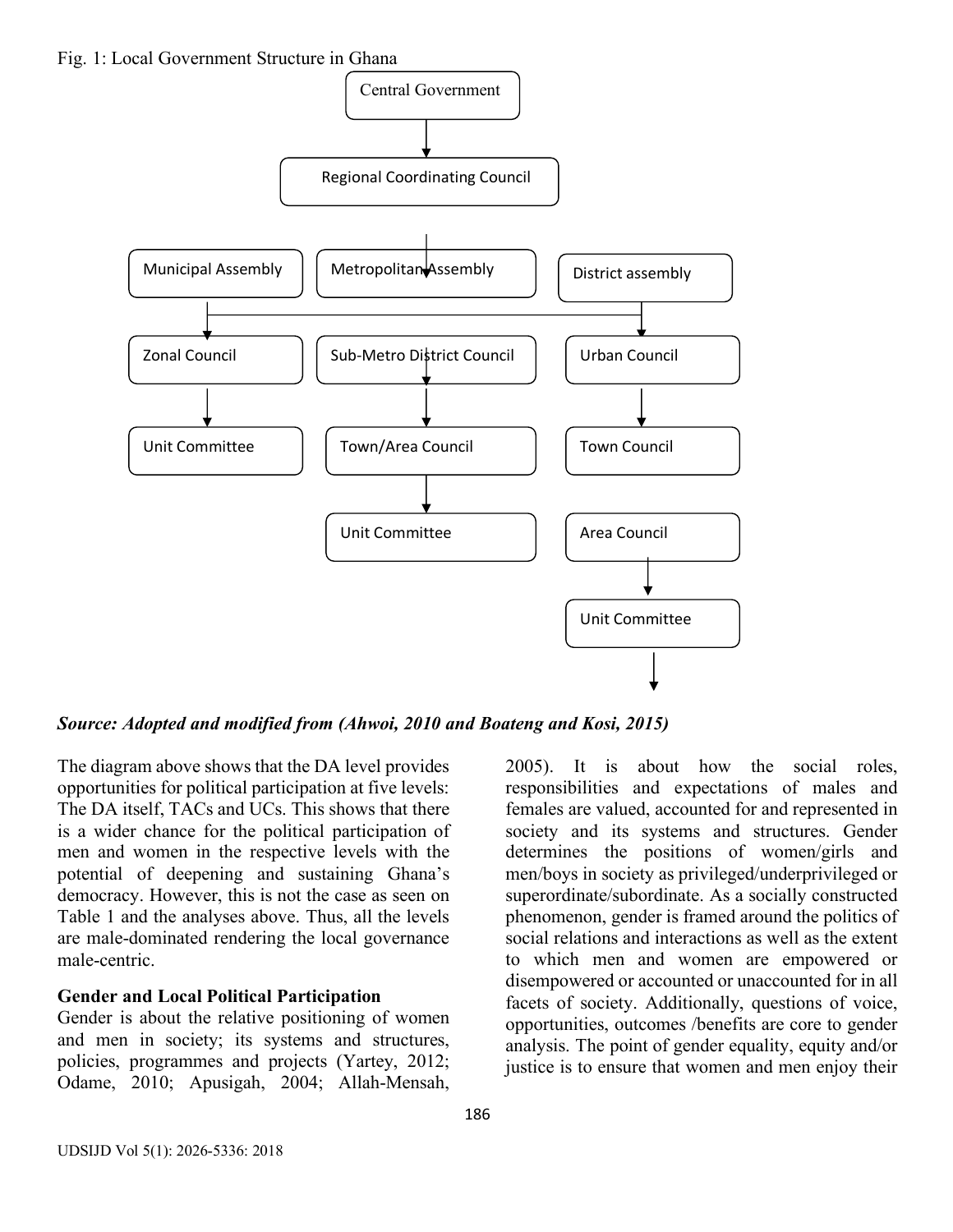rights as citizens and live dignifying lives free from violence, poverty and disease.

Kandawasvika-Nhundu (2009), argues that no discussion is more important for gender equality than that of democracy and gender. This is because it is about power and influence exercised over political processes, systems and structures that determine development, peace and security, and human rights. For her, democracy and gender equality are two of the most universally accepted notions in today's world. Kandawasvika-Nhundu (2009), argues that democracy cannot be fully realized unless there is equality between citizens including equality between women and men. Democracy will also not be realized if there is numerical equality but no popular control over public decision-making and resources. The ideal for democracy and for that matter sustainable democracy is that it is inclusive, participatory, representative, accountable and transparent.

As explained by ILGS (2008), any attempt at promoting gender equality, especially at the basic level of governance is a move in the right direction towards social justice and ensuring that in all we do men, women, boys and girls do exercise their right to a life of dignity. Yet, the extent to which this admonition, coming from an institution at the core of local governance, leaves no doubt about the weaknesses of Ghana's political governance mechanism. A glimmer of hope is however offered by Baveng (2011) who argues, among others, that women's participation in formal local decision making structures has seen a steady increase since 1992 although a lot of effort is still needed to reach gender equality. She explains that women have been taking part in local government activities through the operations of the DAs as elected and appointed members. The elected positions are keenly contested, though without the political party furore characteristic of national elections, due to their supposedly non-partisan nature. Sadly, women's performance at the DA level since 1988, like the national level, has been steady but slow regarding the number of contestants and winners.

Kandawasvika-Nhundu (2009), and Adatuu (2015) have attributed the weak participation of women at the local level to impediments stemming from outmoded traditional/cultural norms, beliefs and values. African traditions seem to define and ascribe separate spaces for women and men's political participation with men in the dominant public while women are expected to operate on the quiet; in the domestic space. This has been corroborated in a Final Report on *Ghana Democracy and Governance Assessment*, of the USAID/Ghana (2011), which argues that the major setback to gender equity in Ghana is the existence of traditional authorities. Chieftaincy is overwhelmingly a male-dominated institution. This is particularly problematic in the north of Ghana and in rural areas, where the structures of the state are at their weakest. Here, the powerful traditional authorities contribute to genderbased discrimination and social exclusions. The male dominance of such traditional systems and institutions inflame machismo and chauvinistic subcultures to further deepen inequalities and undermine women's political aspirations and participation in decision-making.

## **Methods**

The analysis is based on a cross-sectional survey conducted in the Builsa North District in 2016. The simple random sampling technique was used to recruit 141 men while nine women were purposefully selected among actors within the local government system who were of voting age. These included assembly, executive, area, town and unit committee members as well as the district administration. The skewness of the sample in favour of males is reflective of the gendered nature of the system. Data collection was done mainly through the use of a questionnaire. This was then supported with key informant interviews, focus group discussion and desk review as shown in Table 2 below.

**Table 2: Research tools and respondents covered in the sample**

| Research Tool   | Male      | Female | Total |
|-----------------|-----------|--------|-------|
| Questionnaire   | $\Lambda$ |        |       |
| $\triangle G$ D |           |        |       |
|                 |           |        |       |

*Source: Researcher's construct, Field Data (2016).*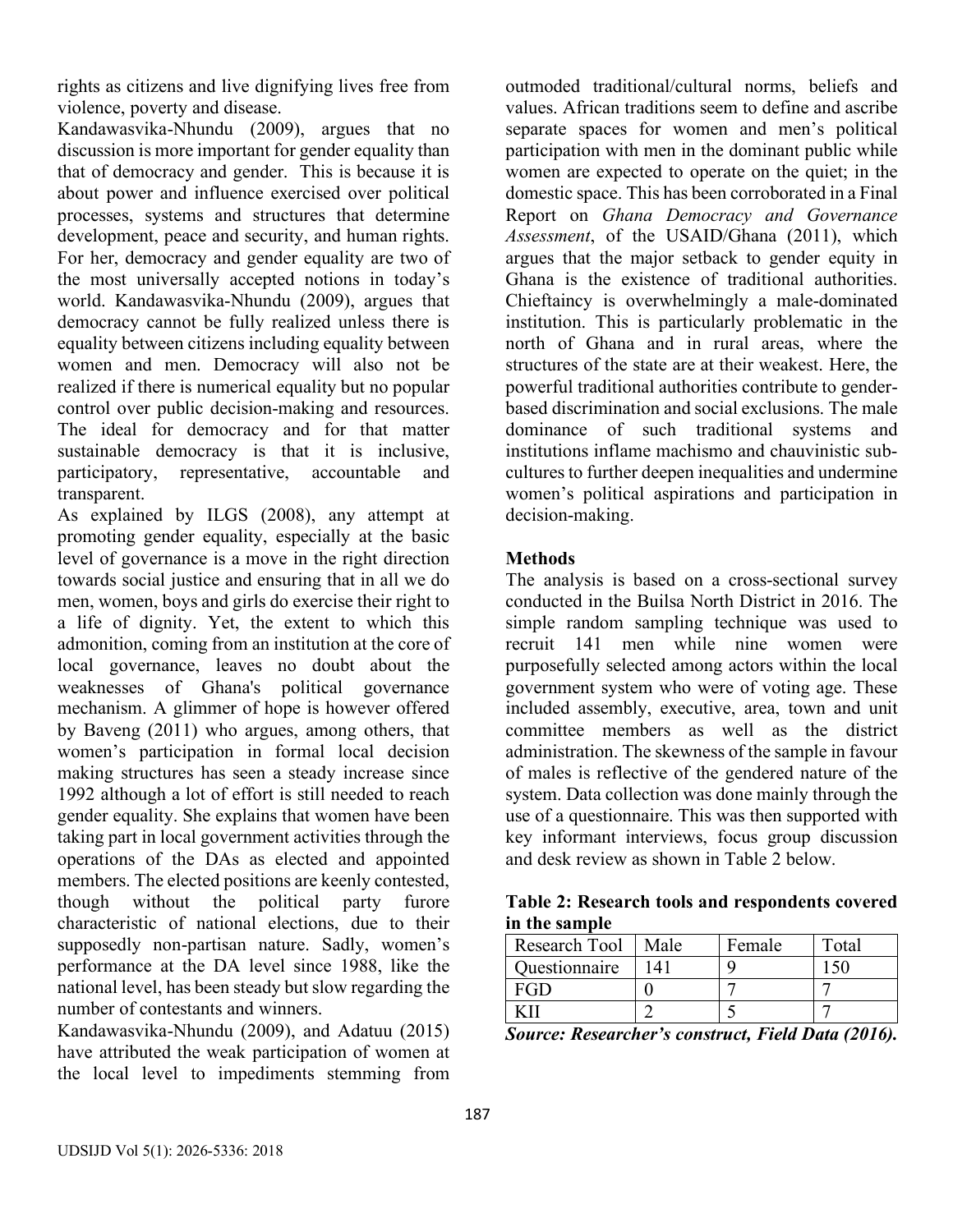As a result of the small numbers of women in the local government system, the FGD and KII were done among women who were already recruited for the questionnaire. Both the KII and FGD were the used tools for triangulating and deepening women's voices while creating alternative spaces for the participating women to share their experiences. In the case of the FGD, only one conducted consisted of the seven women.

The data was analyzed using qualitative and quantitative techniques as complements for deeper, evidence-abased analyses. The qualitative data was analyzed using the constant comparative method which allowed for the sorting, coding and reviewing of data into various thematic categories. The literature was useful for drawing inferences around the themes and situating the issues. The quantitative data was analyzed through the use of the Statistical Package for Social Scientists (SPSS). SPSS was used to generate tables and figures for presenting and discussing the results. The tables present crosstabulated data involving simple statistical averages (mean) which are used for the thematic discussions.

**Findings:** Gender and Local Political Participation

#### *Representation*

For the DA as a local governance structure, representation is key to its decision-making. Hence, the study examined statistics on representation at that level. This entailed examining the total number of representatives, elected and appointed, at the various levels. On the whole, there were 45 members comprising 31 elected males, 13 appointed males and one (1) appointed female. The TCs had 10 members, all male with no female. Similarly, the ACs had 25 all male members. In the case of the UCs, there were 119 members comprising 101 males and eight (8) females. This shows that overall males were in the majority. Of the 189 members, elected and appointed, only 9 were female. Of the 158 (83.6%) appointed members, there was only one (1) female and as many as 157 males, this is inconsistent with local government regulations requiring government appointment of 30% of members. Above all, it defeats the essence of democratic governance when a sitting government appoints an overwhelming majority, 83.7% (158) of the total (189) membership for all levels. What is the point of representation if it is only for a political party and not the people (communities) to exercise choice and voice effectively? It is also the case that representation was largest at the lowest level at the UC level where 109 (57.7%) members were appointed including only eight (7.3%) women. Compared to those appointed, the appointing authority was generous but in the interest of democracy this was woefully inadequate. See Table 3 below.

| Unit            | Male    |           | Female  |           |  |
|-----------------|---------|-----------|---------|-----------|--|
|                 | Elected | Appointed | Elected | Appointed |  |
|                 |         |           |         |           |  |
| Assembly        |         |           |         |           |  |
| Town Councils   |         | 10        |         |           |  |
| Area Councils   |         | 25        |         |           |  |
| Unit Committees |         | 101       |         |           |  |
| Total           |         | 149       |         |           |  |

**Table 3: Builsa North Assembly Members by Gender and Type of Representation**.

## *Source: Field Data (2016)*

The study also found that since its inception as a DA, no woman has served as a presiding member or District Chief Executive (DCE). The PM, who is elected from the DA, chairs all proceedings. She or he heads the highest representative decision-making body, the DA. On the other hand, it is the DCE who is the political representative of the District. He or she is appointed by the ruling government and confirmed by the DA. No government, under the NPP or NDC, the two leading parties who have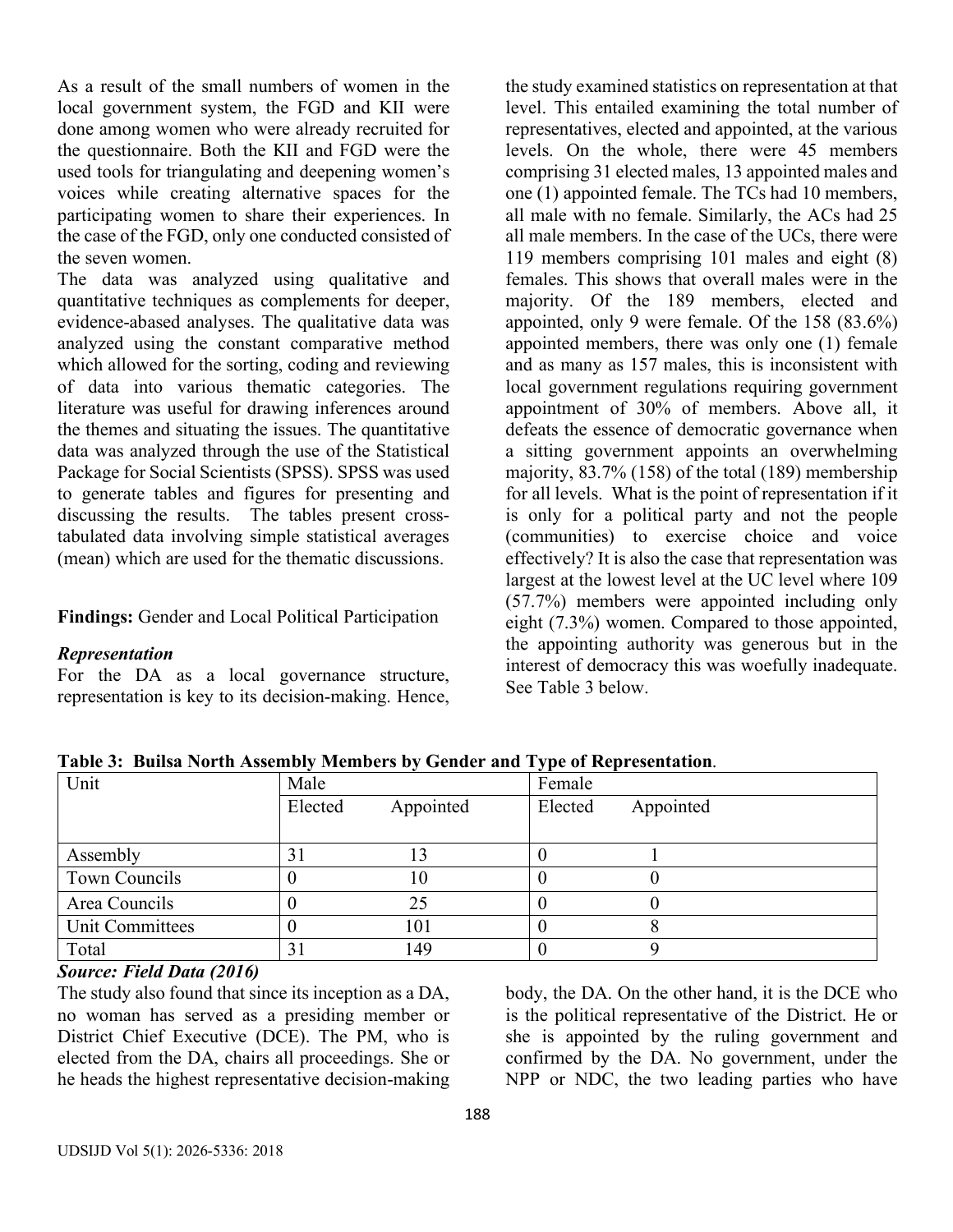headed government since the 4<sup>th</sup> Republic, has nominated a woman to head the Builsa North District. Hence, neither the DA nor District has had the opportunity to vote on a female nominee. In the technocratic administrative category, are important positions such as the DCD, who heads that category; and the District Planning Officer, District Budget and/or Accounts Officer, who work under him or her. All those positions have been occupied by men since the establishment of the Assembly in 1988. The only position that has been readily available to women is the Gender Officer. This situation goes to confirm that the executive committee of the District and Assembly has been male-centric.

## *Inclusion*

Beyond representation, the study also sought to understand the general level of inclusion in governance or involvement in the activities at the various levels. Majority, 143 (95.3%), of the respondents stated that both men and women participated actively in local governance activities while only seven  $(4.7%)$  stated that women were inactive. All the respondents, 150 (100%), also indicated that women were more active at the DA and UCs with none at all at the TACs. Indeed, there were no women in the TACs. As noted above, this was because the membership of the TACs comprised elected members only and since the Builsa District did not have any elected women representatives, they were systematically excluded. By definition also, the men who had higher fortunes at elections dominated the electoral process. Hence, they had an enhanced chance of inclusion. Added to that is that whether by nomination to serve in the DA or public service appointment to the technocratic wing, women were severely excluded.

Due to their small numbers at all levels of the governance structure, women remain mostly invisible and at best marginal in the formal structures and subcommittees of the Assembly and as such their functions; legislative, executive and/or deliberative. The few women are either over stretched or forced to get involved in selected activities, programmes and events. For the women, who also have concentrated domestic demands in terms of their reproductive

roles, their involvement has been limited. The extensive demands on Assembly members within and beyond their jurisdiction, is often a challenge to women due to their domestic obligations, which often are non-negotiable. Children, husbands, disabled, sick and elderly members of the family rely on the support of women more than men in their care needs. This tends to take a toll on their time and energy, thus constraining their full involvement in the work of the House.

On decision-making, the study revealed that although both men and women members were expected to participate actively in the House and its structures, there had been discrimination regarding how men and women have been involved. They identified the areas of decision-making to include health, education, infrastructure provision, finance, transparency and accountability, domestic violence against women, early child marriages and abuse. The respondents explained that men have tended to participate more on issues concerning education, health and infrastructure as all the respondents (150) indicated this. They also indicated that women tended to participate more than men on issues of violence against women, child marriages and child abuse. One hundred and twenty (120) respondents made this latter assertion. This implies that men are more interested in issues that affect their own lives and that of society in general than those affecting women in particular.

Naturally, such issues which border on gender, justice and women's rights are as such less attractive to men, who are often the abusers or beneficiaries of such abuse. On the other hand, while women were interested in issues for general socio-economic progress they also pushed for greater inclusivity as a means to extending the benefits. Abantu for Development/Ibis's (2003) publication on women's voices in local governance is revealing. The stories that were captured showed that apart from working with male members to improve infrastructure development and the socio-economic wellbeing of all, social inclusion and gender equality or women's empowerment were high on women members' agenda. The women's social justice interests were said to have motivated them to take keen interest and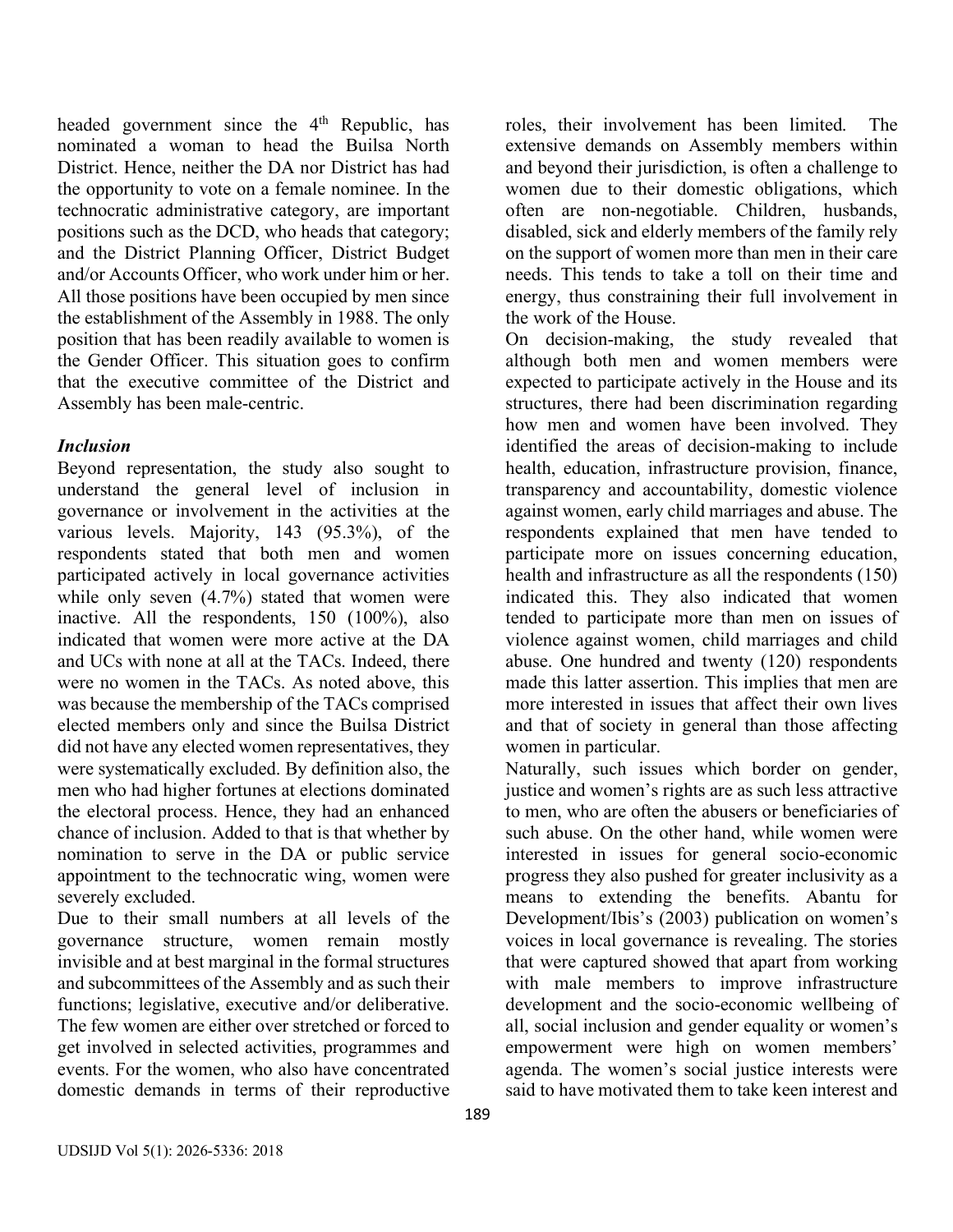get involved in Social Services Committees and particularly special task forces and committees on child labour, child marriage, child protection, and violence against women, teenage pregnancy, school drop-out and girls' education.

## *Nature/Areas of Contributions*

The study also sought to determine gender differentials in their contribution to issues before the House. The data revealed clear differences in issues on which women contributed. It was clear that women were more interested in issues on welfare, rights and justice while men were keen on service delivery and infrastructural development. The analysis revealed that women only contributed more in some specific areas, as already noted above. Seventy (70) respondents representing 46.7% indicated that women contributed much more in the area of women and child welfare issues in the District. Also, 40 (26.7%) respondents mentioned that it was in the areas of gender and finance that women members contributed the most. A further 25 (16.7%) respondents stated that women contributed more on issues of rights while 15 (10%) agreed that women contributed also in the areas of transparency and accountability. This shows that women contribute much more on women and child welfare issues followed by gender and finance issues, women's rights and then transparency and accountability. All the respondents (150) stated that men contributed much more on service delivery and infrastructural development.

Yartey (2012) has pointed out that several studies show that women give priority to women's issues such as violence against women and children and women's property rights when they participate in decision-making. She went further to assert that the studies found women to have had positive impacts on accountability in politics, while other studies suggest that women make positive impact on the delivery of services to women and children. In the case of the Builsa North District, as presented here, both men and women contributed in local governance decision-making. However, men more than women, tended to be interested in issues of general interest while women paid particular attention to those social

in nature especially in relation to ethics, women's right and children's welfare.

Pushed to compare the overall contributions of men and women, one hundred and forty-four, forming 96% of respondents stated that men contributed much than women while only 6 (4%) stated that women contributed more than men. But of course, numerically, men were more than women in the House and so would their contributions. This picture gives credence to the works of Abantu for Development/Ibis (2003) and Yartey (2012).

## *Factors and Forces Differentiating Women and Men's Political Participation*

Both positive and negative factors were found to have influenced and shaped the differentiation in women and men's political participation.

On the positive side, the study found a number of factors and forces that worked in favor of both men and women's participation yet differentiated them. These included increased gender awareness and sensitivity. The respondents explained that increasingly, communities were seeing the benefit of having men and women in decision-making spaces. Although this has not worked fully to the benefit of women as can be expected and shown in the statistics above, the reality that there are women in these structures at the most basic level testifies to change in thinking. Traditionally, decision-making has been the preserve of men and this has worked well in their favour when being considered for formal sector participation such as the Assembly. However, the communities are also beginning to appreciate that women as citizens and members of society should also be involved in its decision-making structures. The respondents explained that traditionally, bringing women into men's spaces of decisionmaking would have been an abomination but now through education and advocacy women were slowly making inroads.

Education and training was considered another important set of factors. Eighty (80) respondents identified it and explained that when men and women have education and training they are able to present themselves for election or even appointment. They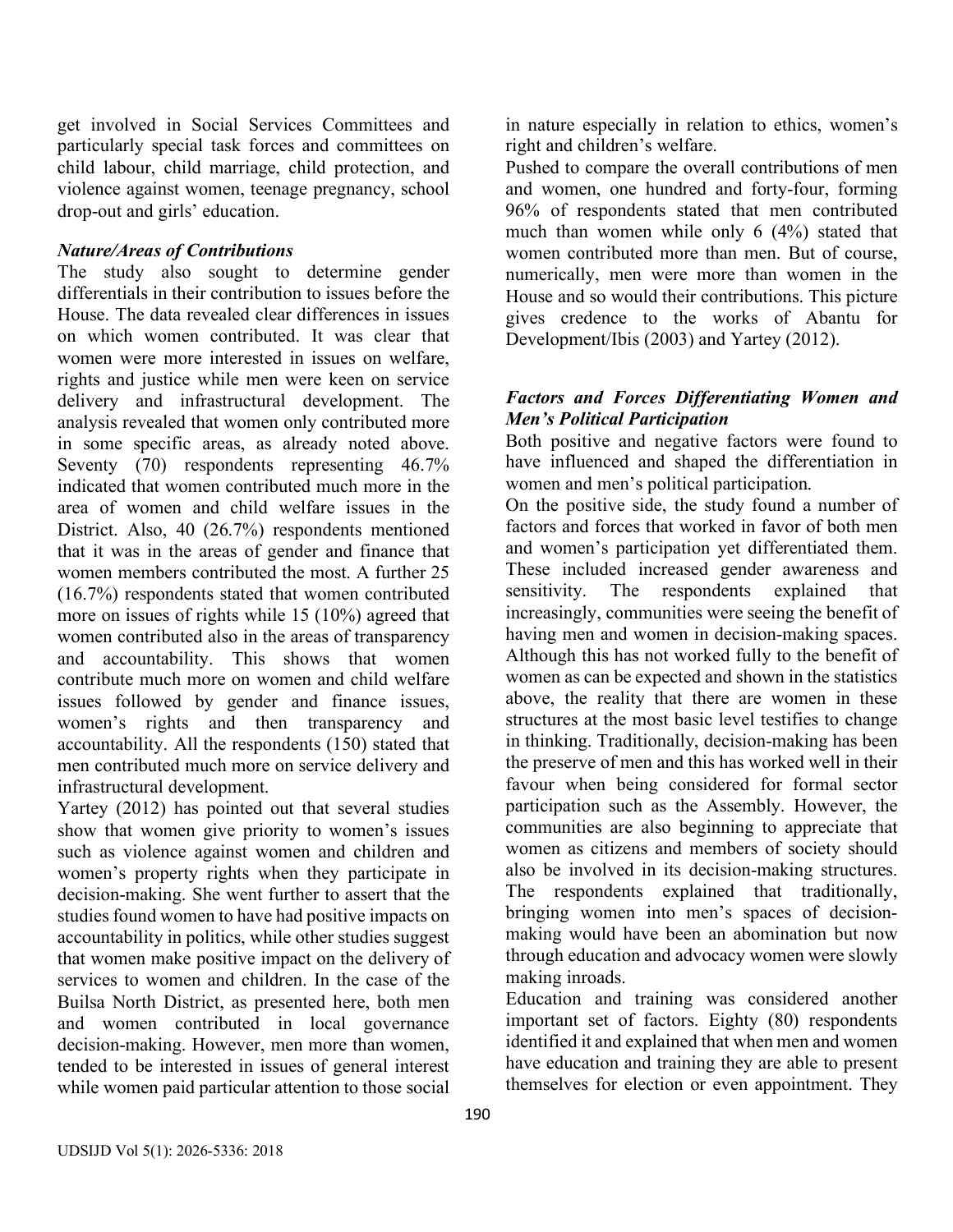said the kind of work expected of Assemblies required some minimal level of skills and knowledge either through formal education or practical exposure. It was only those women and men who demonstrated such skills and knowledge that got appointed or elected. Unfortunately, the women among them were very few as, men compared to women, have had the most benefit of education and training in the families and communities. This can be confirmed from the Ghana Population and Housing data (See GSS, 2012).

Also, according to the respondents, family support has been an important factor and especially so for women. They explained that women, especially when they were married, required the permission of their husbands before they could present themselves for political positions. Men only needed to inform their families. Where and when women, married or unmarried, have had the support of their families and communities, they have been successful in their political aspirations. Such families become their backbone and defend them in the face of adversity. Sixty (60) respondents said family and community support for women during electoral campaigns helps them to win elections. They also explained that women whose families encourage them to pursue their political interests and aspirations get all of their support during their campaign and term in office. They explained that women and men's family standing was critical in their getting support or not in politics, although the pressure was more on women. Access to and control over resources was another factor. The respondents explained that when candidates have access to financial, human and other material resources, their political fortunes were enhanced. Both women and men require financial resources to run campaigns, participate in political activities and sustain themselves and their support base. At that local level in particular, members or aspirants are expected to pay certain courtesies during social events such as funerals, out-doorings and festivals. Where women and men wield resources and have generously spread them to the benefit of their supporters, they have been successful. In an era of costly elections, financial ability plays an important role in electioneering

campaign and political appointments. Naturally, those who are able to support party campaigns are considered for government appointments.

Finally, favourable government policies were considered positive and especially so for women. They said when such policies were explicit on women's participation and provided quotas and other affirmative action regulations, they helped in the promotion of gender equity in local governance. For instance, the policy allocating 30% of government appointees to Assemblies compel both the local authorities and government to include women in their nominations and appointees. Although poor regulation and enforcement has allowed some Assemblies to get away, it is still useful especially in cases when women have not presented themselves or have not been elected. In the Builsa North District, where elected women were marginal, that policy worked somehow to improve women's representation and participation. When asked, nine (9) respondents said that government policies toward women's participation in politics and decision making must be complied with so as to give women more opportunity to contest and win elections.

In contrast, the respondents identified a number of barriers to men and women's political participation. All the respondents, that is 100%, stated that both men and women faced barriers to their political participation. However, further interrogation and analysis show a differentiation. The analysis showed that level of education and training, disability, illhealth, voter choice and financial requirement were shared barriers for men and women. However, women faced many other socio-cultural barriers.

Ninety respondents, that is 60%, said that more men than women contested elections and as such were already limited in their chances of winning and participating. Also, 60 (40%) said culture and financial issues constrained women more than men from contesting and involving themselves in local governance. Some cultural barriers were that women were expected to be married yet married women were sometimes considered outsiders and thus would not be supported. They also said that married women were more respected than unmarried ones. Also, married women compared to unmarried women with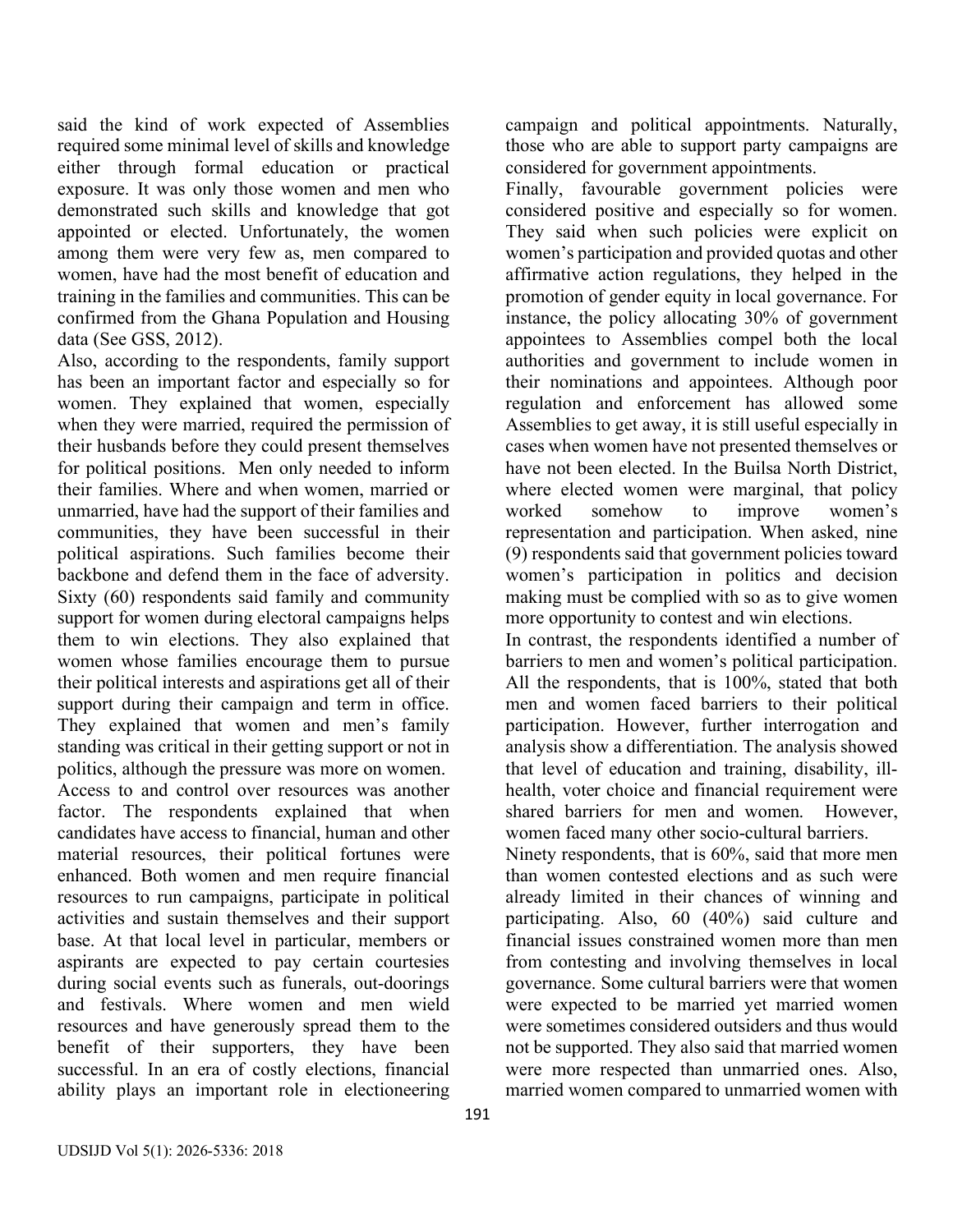children had better chances. Women were expected to have children with husbands. Those without husbands had limited chances. Also, widows and widowers were disadvantaged.

As noted above, finance is a huge factor in politics. Not only are politicians expected to present themselves at social occasions, they are expected to make contributions in cash and kind. With resources, such expectations could be readily managed. Unfortunately, women at that level do not often have access to or control over the same level of resources as men to be competitive. Customary inheritance regimes and formal sector work spaces exclude them. Hence, they are often not able to make the required contributions that can put them forward. From the investigations, 20 (13.3%) respondents said limited finance posed a barrier to women's political participation.

It was also revealed that women faced social and attitudinal barriers such as intimidation and discrimination. This was noted by 45 (30%) respondents. Also, 35 (23.3%) respondents mentioned barriers such as the general perception that women were not fit for leadership positions and thus were not given the chance. Also, 41 (27.3%) said women were not self-confident and therefore shy while 9 (6%) stated that women lacked knowledge of the local governance system. In the case of the men, all the respondents noted that it was illiteracy that posed as a barrier.

Furthermore, as noted above, women's domestic duties and family standing posed further challenges. Required or expected to get permission or endorsement from husbands or other family members, bear and care for children, take care of the elderly and sick and portray submissive attitudes, women are often limited in the extent to which they can take up and play formal level roles, commit to duties outside of home other than work but also participate fully in the activities that their membership of DAs demand.

## *Mitigating Change*

In line with the above, Yartey (2012) suggests that women need to rally behind one another for their increased participation in local governance. Yartey

(2012) calls for women to be one another's keeper; however, it is also the case that women are not the only aspirants and that women may have interests driving their choices other than gender. All the women members of the DA, nine (9) in number, indicated that one way to increase their participation in local governance was to support one another in terms of resources, campaigns and votes during local government elections. However, when women understand that females compared to male politicians will more likely pursue social justice and gender equality interests, it makes logical sense for them to opt for women candidates.

Yartey (2012) also calls for more education and training for women and girls. Education and training for girls is expected to create a pool of literate and interested women who could aspire to political positions and contest elections in the future. Government, donors and NGOs have pushed this agenda. The women's movement in particular invests a lot in women and girls' education and training as a way of enhancing women's political future. All the women members also indicated that they would promote girl child education so as to provide a pool of educated women to contest in local level elections to represent women's interest in those structures. Seven of the women, that is 4.7%, also said that women in the local government structures will educate all women in the District on the procedures and importance of vying for positions at the local governance structures.

There is also the further call to remove those traditional and cultural barriers that inhibit women's political participation through constitutional and legislation reforms and education. Involving not just traditional authorities but also families and communities is important for negotiating change. In the past, TAs have been involved in various campaigns with some even passing bye-laws forbidding some practices. However, it is only when families and communities have understood and accepted change that such interventions have worked.

Male support for women at all levels and especially in politics is another important way of promoting equitable governance. All the respondents (150) said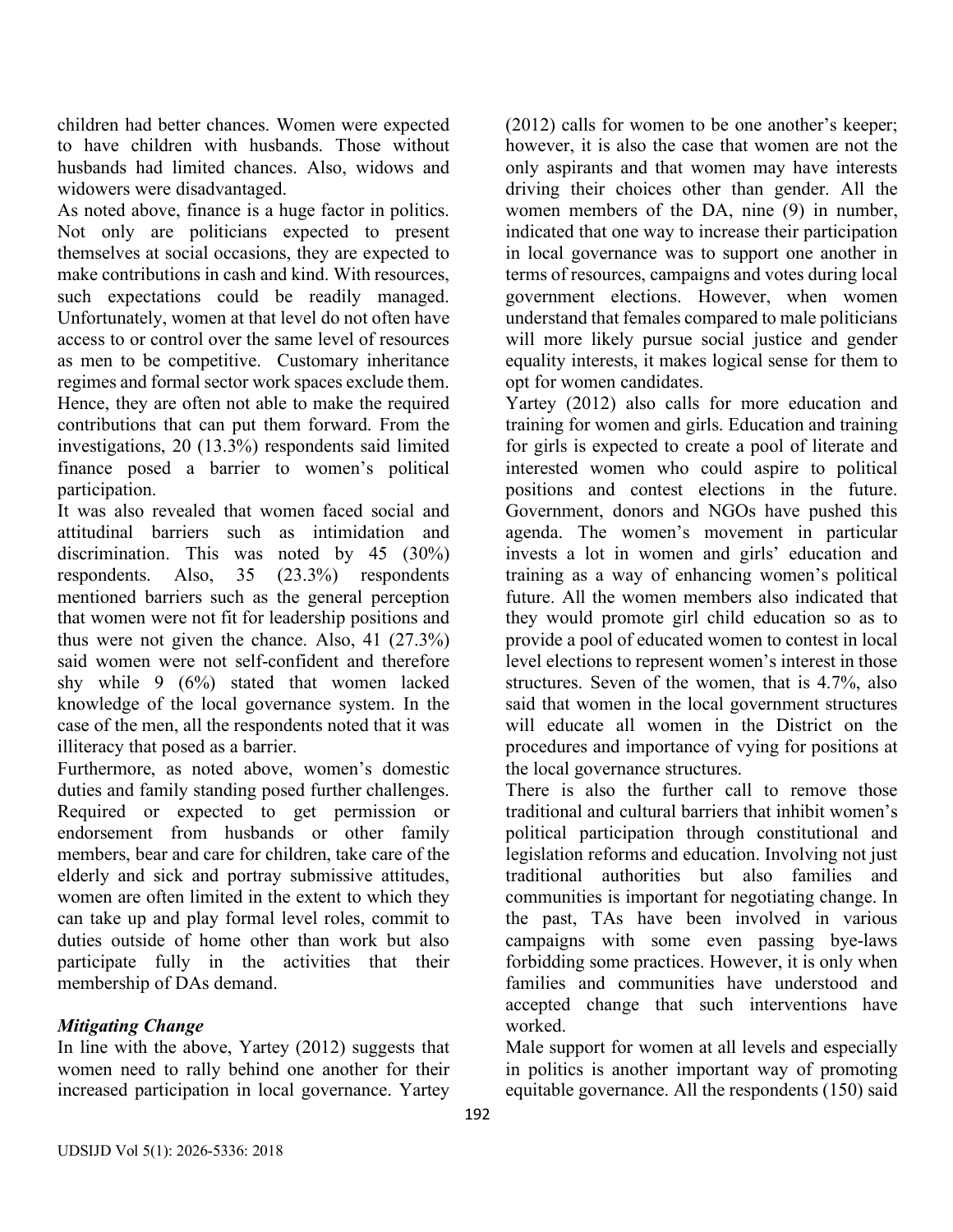that to increase the participation of women in decision making at the local level, there was the need for male support. They said women required the support of husbands, fathers and brothers. They expected that they would make conscious and deliberate efforts to support them in their daily chores to reduce their burdens and help with their campaign during elections. This has been championed by UN Secretary General Ban Ki Moon, who called for men to take greater responsibility in the promotion of gender equality (Kwapong, 2009).

There is also the need for tough legislation and enforcement of existing legislation on electoral influencing. Relevant government agencies should exercise their mandate to arrest and prosecute candidates who fall foul. This will ensure a level playing field for candidates to contest elections and also allow the electorate to elect candidates based on the issues they present.

Finally, government should account for and hold its agencies accountable to existing affirmative action provisions such as the 30% reserved government appointees to the Assemblies. Constitutional and legislative reforms should make good national commitments to global, regional, national and local policies on gender equality and women's rights. The relevant structures, systems and regulations should be put in place, resourced and implemented in order to enforce compliance. Above all, the MGCSP and relevant civil society organizations should be resourced to actively engage effectively in monitoring and advocacy to assure accountable governance.

## **Conclusion**

The analysis confirms the literature above that women have been disadvantaged in their political participation even at the local government level. The empirical data demonstrate that political participation at the local governance level has been differentiated along gender lines and that whether in representation, inclusion and contribution, men have dominated the local government system. This suggests that women have suffered various forms of discrimination which have hindered their participation in local governance.

Thus, in the Builsa North District, political participation has been differentiated along gender lines in the areas of representation, inclusion and contributions due to various factors. It was revealed that various factors and forces, positive and negative, have worked together to cause and maintain the differentiation. Specifically, the study indicated that women in the Builsa North District have low numbers in the local structures that provide opportunities even as they have suffered from intimidation and discrimination, unfavorable cultural practices, low self-confidence, low level of education and training and limited resources. These have limited their political fortunes in the Assemblies. However, where both men and women have had comparable levels of education and training as well as access to and control over resources, their political participation was likely to be equitable. Again, where communities and electorates were sensitized on gender equality and women's rights and where there were favorable government policies and programmes, they enhanced the political fortunes of both men and women.

# **References**

- Abagre, C. I. (2007). Northern Ghana women in national politics: Biographies of Lydia Akanbodiipo and Catherine Tedam. *Studies in Gender and Development in Africa 1*: 132 -139.
- Abantu for Development/Ibis (2003). *Positioning women and their concerns in Governance processes: …. Experiences of District Assemblywomen in Ghana***.** Accra: Abantu for Development/Ibis
- Abubakari, A., Mohammed, A. P. and Issah, E. (2014). Examination of barriers to women participation in Local Governance in Savelugu/Nantong Municipality, Ghana. *International Journal of Economics, Commerce and Management* II (4) 2014.
- Adatuu, R. (2015). *Gender, political culture and sustainable democracy in Northern Ghana: A comparative study of three capitals.* A Thesis Submitted to The Department of Africa and General Studies, University for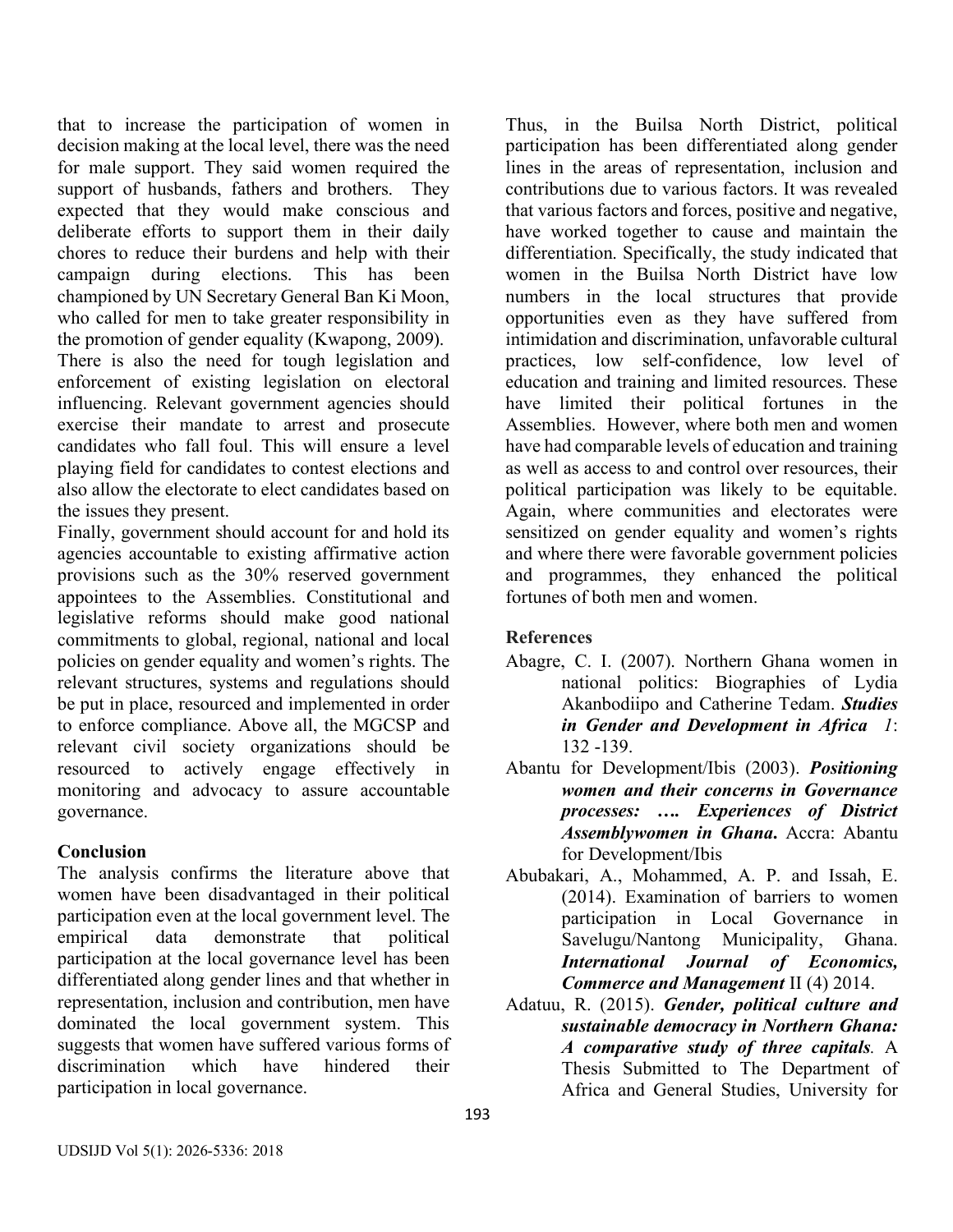Development Studies in Partial Fulfillment for the Award of Master of Philosophy Degree in Development Studies (Unpublished).

- Agbaje, A. (1999). Political parties and pressure groups. In Anifowose & Enemuo (eds*). Elements of Politics* Lagos: Sam Iroanusi Publications.
- Agbalajobi, D. T. (2009). **Women's participation and the political process in Nigeria: Problems and prospects.** Thesis Submitted to the Department of Political Science, College of Management Sciences, Redeemer's University (RUN), Redemption City, Ogun State, Nigeria (unpublished).
- Ahwoi, K. (2010). Rethinking decentralization and local government in Ghana-Proposal for Amendment. In I. O. E. Affairs (Series Ed.). *Constitutional Review* 6, Retrieved from http://www.ieagh.org/images/pdf/crs-6.pdf. Accessed 10<sup>th</sup> May, 2016.
- Amoako, E. E. (2011). The performances of women candidates in the 2010 District Level elections in Northern, Upper East and Upper West Regions of Ghana-The electorates' perspectives'. NORSAAC, CODAC, IBIS GHANA REPORT.
- Allah-Mensah, B. (2005). *Women in politics and public life in Ghana*. Accra: Friederich Ebert Stiftung.
- Apusigah, A. A. (2004). Gender, vulnerability and the politics of decision-making in Ghana: The Case of the Upper East Region. *Ghana Journal of Development Studies* 1 (2): 2 – 26.
- Basu, A.; Naraja, J. G.; Nussbaum, M. and Tambiah, Y. (2003). *Essays on Gender and Governance.* India: Human Development Resource Center, United Nations Development Programme.
- Baveng, T. B. (2011). *One out of sixty-four: The paucity of women's representation in local government politics in Ghana: The case of Tamale Metropolitan Assembly.* Thesis Submitted in Partial Fulfillment of the

Requirements for obtaining the Degree of Masters of Arts in Development Studies, Ghana (unpublished).

- Boateng, J. S and Kosi, I. (2015). Women's representation and participation in District Assemblies in Ghana: Analysis of Supply-Side and Demand-Side Framework. *International Journal of Scientific and Research Publications,* 5 (10): 1-6.
- Bratton, M. (1999). Political participation in a new democracy: Institutional considerations from Zambia. *Comparative Political Studies* 32(5): 549-588.
- Builsa North District Assembly (2015). Medium Term Development Plan, 2015-2020, Sandema, Ghana
- Evertzen, A. (2001). *Gender and Local Governance*. SNV-Netherlands Development Organization (Unpublished document). Available online. http://www.un.mr/cid/bibliovirtuelle/genre/ Gender%20and%20Local%20Governance% 20April%2001.pdf. Assessed on  $12<sup>th</sup>$  May, 2016.
- Fukuyama, F. (2011). *The Origins of Political Order*. London: Profile Books.
- Ghana Business News, (Friday, December 4, 2015). "Assemblies in Upper East fail to meet women's quota". available at: https://www.ghanabusinessnews.com/20 15/12/04/11145/. Assessed on 20th June. 2016.
- Ghana News Agency (Monday; December 27, 2010). "Only 7.95 percent contest in District Assembly Elections". Available at: http://www.ghananewsagency.org/politics/o nly-79per-cent-women-contest-in-districtassembly-election-23863. Assessed on 20th June. 2016.
- Ghana Statistical Service (2012). *2010 Population and Housing Census: Summary Results*. Accra, Ghana: GSS
- Gyimah, C. and Thompson, E.S. (2008). Women's participation in Local Governance in Ghana. The case of the Nadowli District of the Upper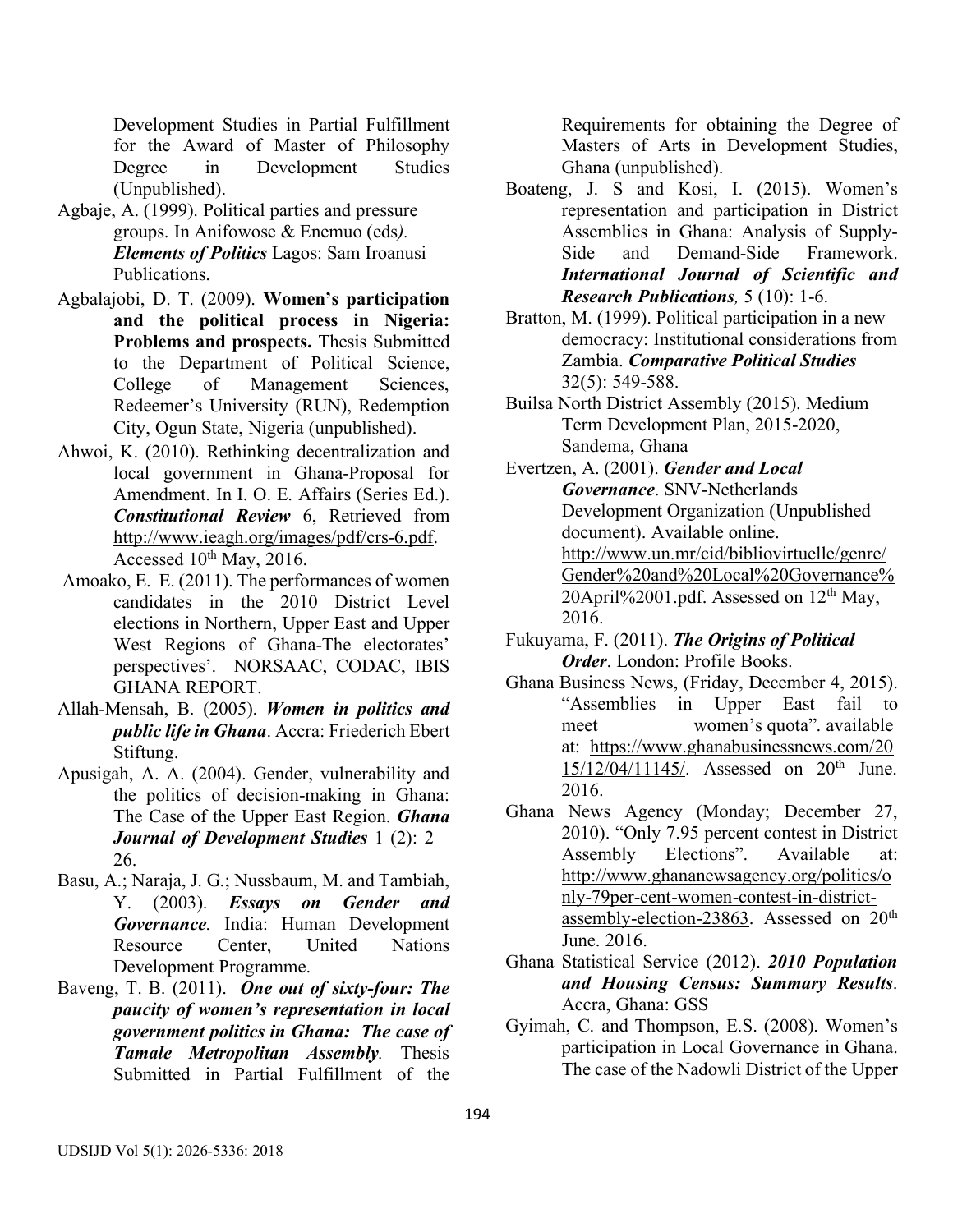West Region. *Studies in Gender and Development in Africa***.** 1: 72-74.

- Hyden, G., Court, J. and Mease, K. (2004). **M***aking Sense of Governance: Empirical Evidence from 16 Developing Countries***.** Boulder, CO: Lynne Rienner.
- Ihemeje, G. (n.d). The need for participation of women in local governance: A Nigerian discourse. *International Journal of Educational Administration and Policy Studies* 5(4): 59-66.
- ILGS (2008*). A Guide to District Assemblies in Ghana.* Accra: Friedrich-Ebert-Stiftung.
- Jawziya, F. Z. (2007). Gender, Local Governance and Culture. *Briefing Paper*. UKaid. United Kingdom.
- Kandawasvika-Nhundu, R. (2009). "The gender of democracy matters. An interactive dialogue." Organised by the Office of the Permanent Observer for International IDEA to the United Nations. UN Headquarters. Conference Room 8, New York, USA (unpublished).
- Kwapong, O.A.T.F. (2009). *Male Support for Gender Equality*. Accra: Ghana Universities Press.
- Mahamadu, A. (2010). *The challenges of women participation in local governance: The case of Accra and Tamale Metropolitan Assemblies.* This Thesis was written in Partial fulfillment of the requirements for MPHIL in Public Administration Degree. (Unpublished).
- Minoletti, P. (2014). Women's Participation in the Sub-national Governance of Myanmar. *Discussion Paper No. 3:* 1-62.

Nath, P. (2013). Women in power: Beyond access to influence in a Post-2015 World. *VSO Report.* Available online: https://www.vsointernational.org/sites/defau lt/files/VSO\_Women\_in\_Power\_Report\_FI NAL%20PDF.pdf. Assessed on  $12<sup>th</sup>$  May, 2017.

- Nelson, B.J. and Chowdhury, N. (1994). *Women and Politics Worldwide*. New Haven and London: Yale University Press.
- Odame, F. S. (2010). Women in politics in Ghana. A study on local government in Greater Accra Region. *Ghana Journal of Development Studies* 7 (1): 17-24.
- Siyabonga, M., Benjy, M., Nzo, T. and Hoof, P. V. (2008). *The State of Local Governance in South Africa: What does the local Governance Barometer tell us?* Idasa Publishing Department/ Digital Print Solutions.
- Shah, A. (ed.). (2006*). Local Governance in Developing Countries***.** Public Sector Governance and Accountability Series. Washington D.C.: The World Bank
- The Asian Development Bank (2014). *Giving women voice in local governance structures***.**  *ADB Experiences* 1-4.
- Tsikata, D. (2009). *Affirmative action and the prospects for gender equity in Ghanaian politics***.** Accra,: ABANTU/Women in Broadcasting/ Friederich-Ebert Stiftung.
- Udombana, N. (2003). The unfinished business: Conflicts, the African Union and the New Partnership for Africa's Development. *The George Washington International Law Review.* 35: 66-120.
- UN Women (2014). Beijing Declaration and Platform for Action, Beijing+5 Political declarations and outcome. New York: United Nations Publications.
- USAID/Ghana (2011). Ghana democracy and governance assessment. Final Report. Democracy International Inc. Ghana Democracy and Governance Assessment. Accra, Ghana.
- Verba, S. and. Nie, N. H. (1972). *Participation in America: Political Democracy and Social Equality*. New York: Harper and Row.
- World Bank (2001). *Engendering Development through Gender Equality in Rights, Resources, and Voice.* New York: Oxford University Press.